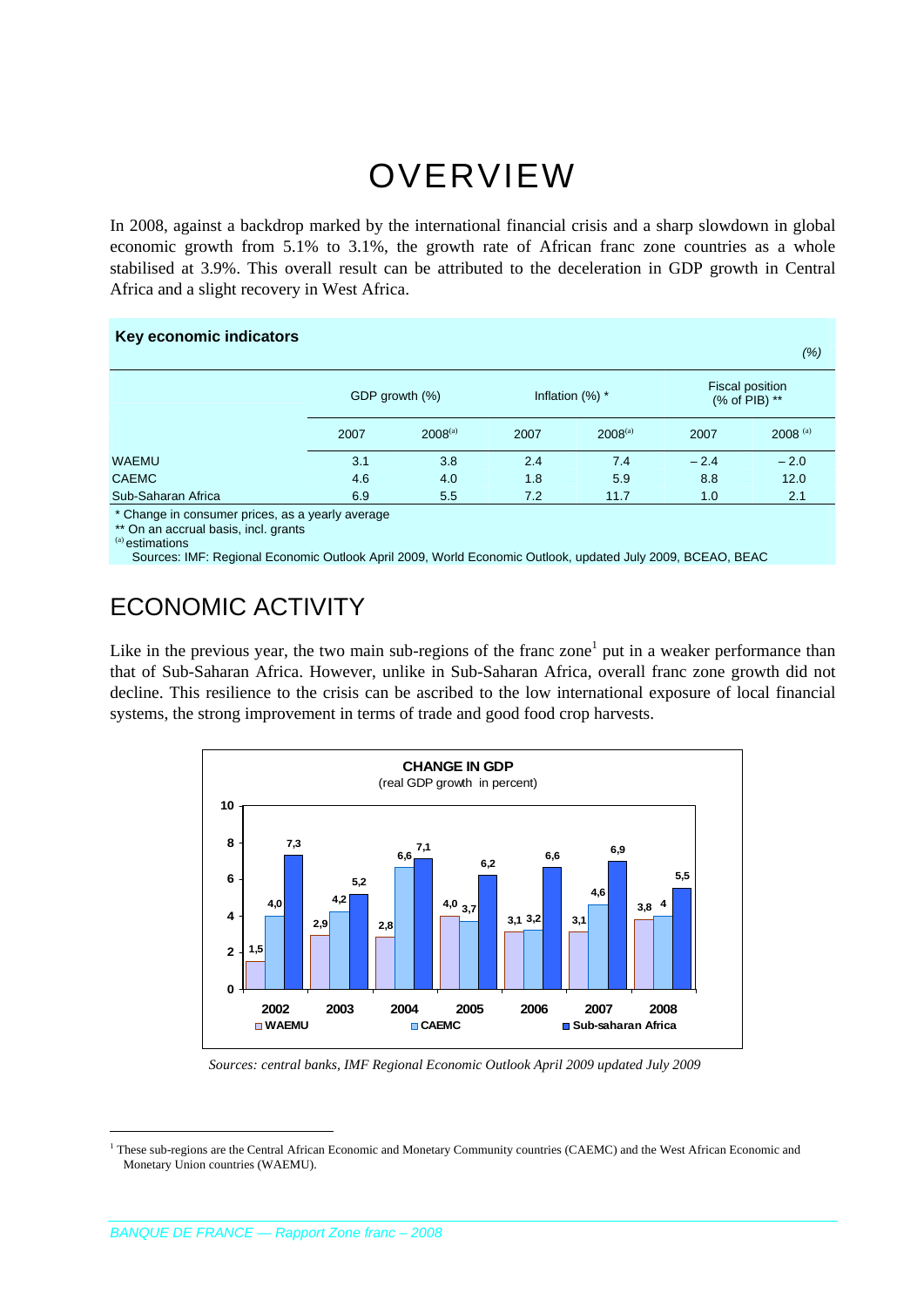In 2008, against the background of a smaller decline in oil production (-1.2%, after -4.4 % in 2007), GDP growth in the CAEMC slowed but remained relatively sustained (4%, after 4.6% in 2007). However, the CAEMC's reliance on the oil industry remained strong, with the latter accounting for 73% of tax revenues in 2008 and 67% in 2007, due to the 24.4% rise in average export prices (in CFA francs) in the hydrocarbons sector.

On the demand side, economic activity was essentially driven by investment and consumption. On the supply side, real economic growth was underpinned by the non-oil sector. In the primary sector, the contribution of mining and quarrying to growth was zero overall while that of forestry was negative, due to the drop in wood sector production on the back of the steep decline in world demand. Conversely, the services sector particularly benefited from buoyant domestic consumption and, above all, from strong performances from the commercial activities, transport and telecommunications sectors. Lastly, the manufacturing sector and the construction and public works sector also contributed positively to growth.

The CAEMC's investment rate remained relatively high (28.8% of GDP, after 29.5% in 2007) thanks chiefly to the strength of private investment, in particular in the oil (exploration and development), telecommunications and agri-food sectors. Investment activity remains very largely determined by its oil component, which has, until now, had limited spillover effects on local economic development.

In 2008, owing to the firmness of subsistence crop production, the WAEMU recorded growth of 3.8%, after 3.1% in 2007. Crop yields in 2008-2009 were aided by generally favourable climatic conditions as well as government measures<sup>2</sup> aimed at enhancing agricultural supply in the sub-region in the wake of spiralling food prices.

A sharp rise in cereal and tuber production was observed. Nevertheless, given the reduction in planted areas and the difficulties experienced by certain industries, export crops showed diverging trends. While coffee, groundnut and cashew nut production increased, cocoa harvests plummeted and cotton harvests stagnated after falling sharply in 2007. Aside from internal difficulties, the zone franc cotton industry is suffering from asymmetrical competition from a number of industrialised countries, in particular the United States, which largely subsidises its producers.

Growth was also underpinned by the robust performance of market services, especially the telecommunications and the construction and public works sectors thanks to basic infrastructure projects. Conversely, the secondary sector continued to be disrupted by problems in the supply of electricity, but it was also impacted by the decline in the activity of cotton processing and textile transformation and of mining and quarrying. On the demand side, consumption and fixed investment gross fixed capital formation (GFCF) grew at a strong pace. The investment ratio improved while remaining relatively low.

For the past seven years, the WAEMU's economic potential has been constrained by the situation in Côte d'Ivoire, which accounts for almost 35% of the sub-regions GDP. In 2008, while remaining low, this country recorded its highest growth rate (2.3%) since 2001.

 $\overline{a}$ 

<sup>&</sup>lt;sup>2</sup> In particular, via distributions of pesticides and seeds.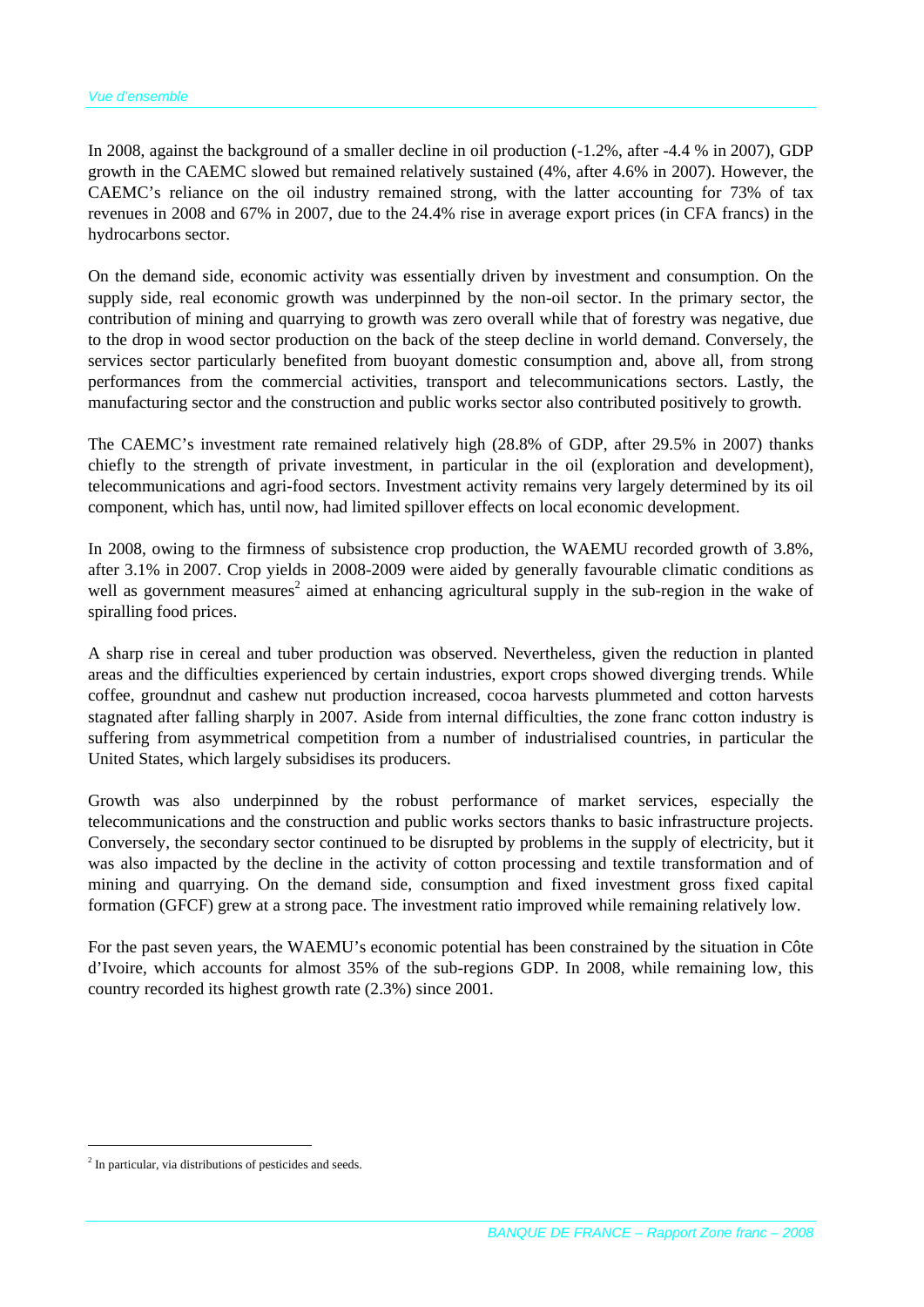

*Sources: Central banks, IMF World Economic Outlook April 2009* 

In 2008, economic growth in the Comoros slowed further, with real GDP inching up by just 0.2% (compared with 0.8% in 2007). This can be ascribed, in particular, to the chronic energy shortages that affect all economic sectors and a socio-political climate that has remained tense over the past months.

*(NB: Part 4 of the 2008 annual report contains the summary, drafted by the BCEAO, of the report entitled "Impact de la crise financière sur les pays du groupe Afrique francophone au FMI et à la Banque mondiale")* 

#### INFLATION

The inflation rate increased in zone franc countries, thus reflecting their great vulnerability to the food price shock that occurred in the first half of 2008. This rise in inflation was mitigated by the exchange rate system and the euro peg, which explains why inflation was much lower in the franc zone than in Sub-Saharan Africa. The inflation differential between the two latter remains above 5%. Conversely, this differential widened with the euro area, causing the real exchange rate to appreciate.

The acceleration in inflation in the CAEMC (5.9%, after 1.8% in 2007) and the WAEMU (7.4%, against 2.4% in 2007) reflects the sharp rise in food prices and their weight in the index as well as the gradual pass-through of world oil price increases to domestic prices. In 2008, annual inflation trends in both subregions inflation were characterised by a strong acceleration in the first months of the year: in year-onyear terms inflation peaked at 10.8% at end-August in the WAEMU and 7.1% at end-September in the CAEMC.

In the WAEMU, a decrease in price inflation was observed in the last four months of the year. This can be attributed to the good harvests in 2008-2009 and the reversal of the trend of rising imported food prices and international oil and gas prices.

In the CAEMC, however, inflation did not slow at the end of the year for reasons that varied across countries: security problems, transport and supply difficulties, etc. The monetary and fiscal environment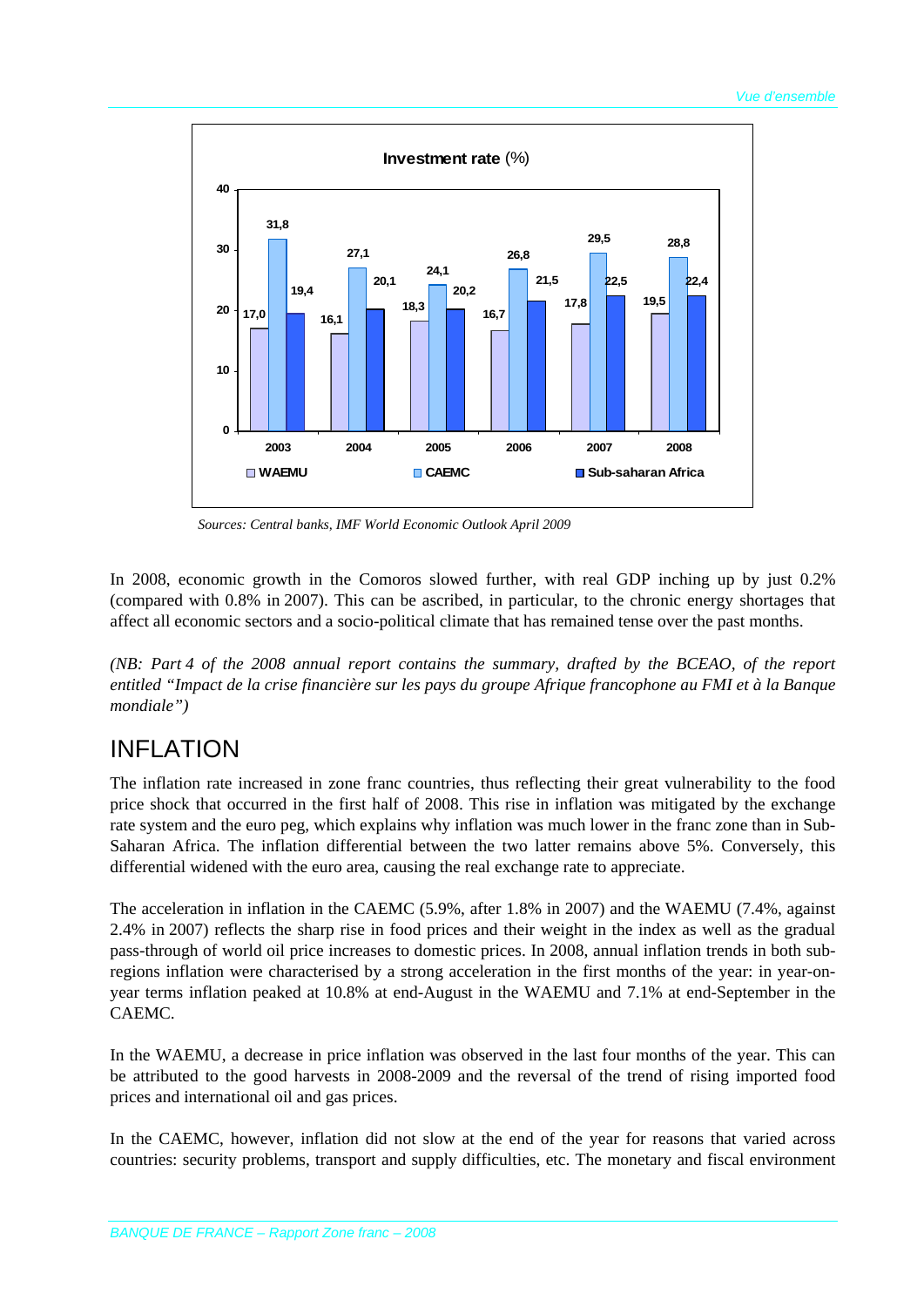(abundant bank liquidity and large oil surpluses fuelling domestic demand via government expenditure) remains conducive to the development of inflationary pressures. In this context, the BEAC pursued its policy of reducing excess bank liquidity by keeping in place its open window mechanism.

In the Comoros, inflationary pressures increased, with consumer price inflation reaching a six-year high of 6.5% in 2008, compared with 4.6% in 2007. This deterioration stems mainly from spiralling world prices of some imported commodities (oil, cement, etc.) and foods (oil, rice, flour, etc.).

In 2008, the franc zone continued to achieve better results in terms of fighting inflation than Sub-Saharan Africa<sup>3</sup> (11.6%). The franc zone countries have an excellent long-term record of keeping inflation under control: in the period 1997–2008, the average annual inflation rate was below 3% in the CAEMC and the WAEMU, compared with 11% for Sub-Saharan Africa as a whole. This lower inflation can be attributed to the nominal pegging of the CFA and Comorian francs to the euro. The stability of the African franc zone currency helps to contain the cost of imports from the rest of the world. Notably, in the year under review, the anchoring to the euro clearly contributed to dampening the inflationary impact of the sharp rise in oil and food prices.



*Sources: Central banks, IMF World Economic Outlook, April 2009* 

Irrespective of the exchange rate regime, the quality of macroeconomic policies remains the key determinant of economic performance. In this respect, while the soundness and the credibility of the euro peg are contingent on the vigilant monetary policies conducted by the franc zone central banks, sound and balanced fiscal policies are also crucial.

#### MONETARY POLICY

In 2008, monetary policy was tight in both regions before being eased in response to the crisis in the first half of 2009.

In August 2008, the persistence of inflationary pressures in a context characterised by a strong rise in lending and money supply led the BCEAO to hike the repo rate by 50 basis points and the discount rate by 200 basis points. In June 2009, in view of the second round effects from the international crisis and a balance of risks pointing more to weaker growth than further upward pressure on prices, the BCEAO

 $\overline{a}$ 

<sup>&</sup>lt;sup>3</sup> Excluding Zimbabwe that is facing hyperinflation.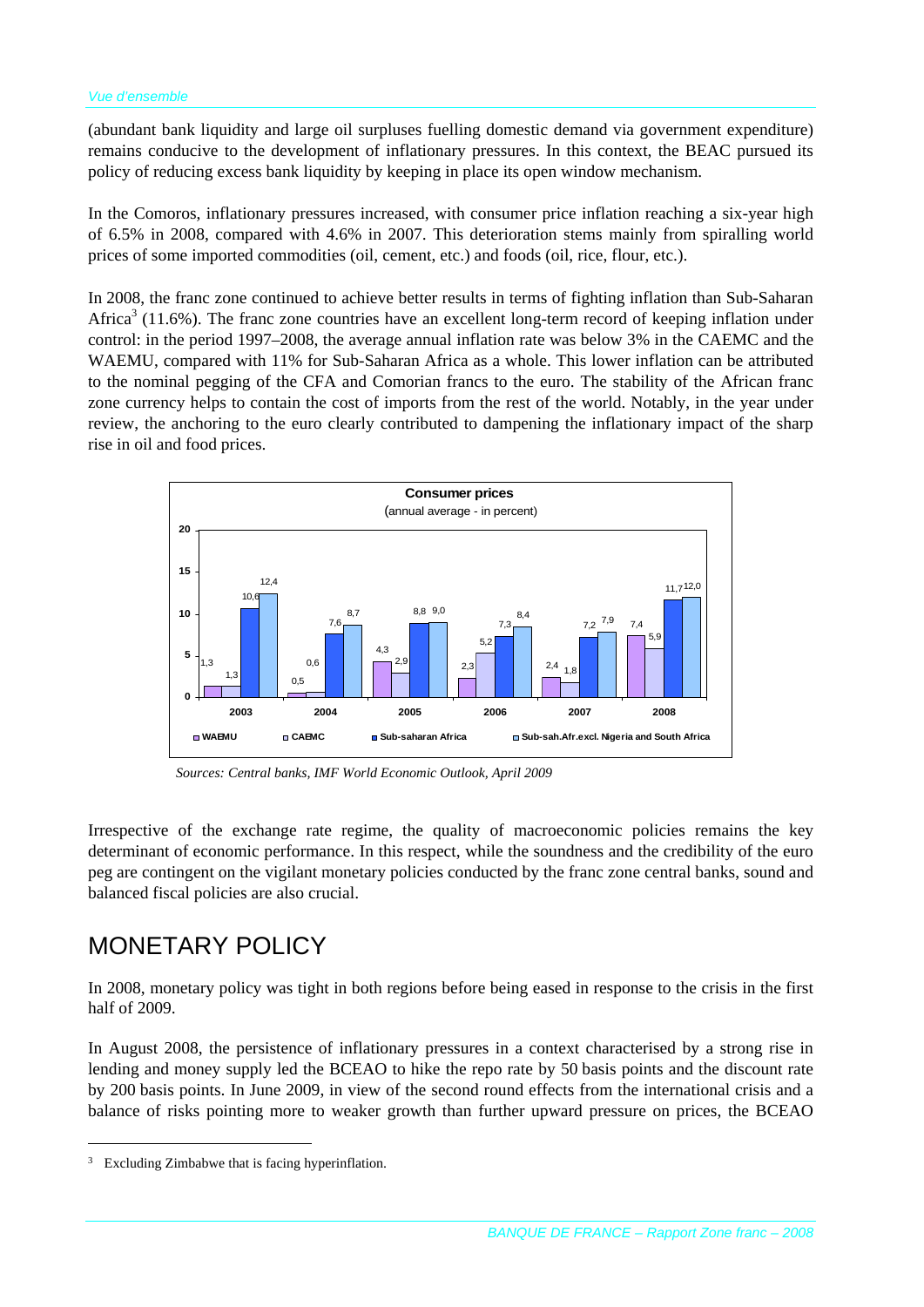lowered its key rates by 50 basis points and, for the first time in four years, revised down minimum reserve ratios.

At the same time, in order to ensure that it could better steer money market interest rate in the context of reduced bank liquidity, the BCEAO maintained an active open market policy, where it conducted, in February 2009, tenders with a maturity of one month alongside those of one week.

While the BEAC had left interest rates unchanged since its March 2006 cut, the Monetary Policy Committee, given the persistence of inflationary pressures, decided to raise them by 25 basis points in July 2008. Subsequently, the moderation of inflation expectations, together with the economic slowdown in the last quarter, prompted the BEAC to lower its interest rates in three stages (December 2008, March and July 2009) by a total of 125 basis points.

In 2008, essentially as a result of the strong increase in net external assets, banks' total reserves increased by 16.4% in the CAEMC. Nevertheless, banks' free reserves declined from 73% to 68% following the decision in July 2008 to raise minimum reserve ratios in order to reduce excess bank liquidity. Moreover, as part of an active excess liquidity management policy, the BEAC confirmed its decision of June 2007 to accept all amounts offered by banks in these liquidity absorbing operations.

In the Comoros, money supply rose by 11.5% in 2008, mainly due to the strong growth in domestic credit that was driven by credit to the government and credit to the economy. Key interest rates linked to the EONIA declined sharply. Furthermore, the Central Bank of the Comoros revised down on 1 January 2009 the interest rate on banks' minimum reserves from EONIA -0.25 to EONIA -1.25.

#### PUBLIC FINANCES

Despite the deterioration in the economic environment at the end of the year, public finances improved overall in 2008. In general, African franc zone countries pursued efforts to consolidate their budget.

Thanks to the sharp rise in oil revenues, and despite the substantial increase in current expenditure and capital expenditure, CAEMC countries generated a budget surplus (on an accrual basis, excluding grants) of 11.5% of GDP, compared with 8.2% in 2007.

In the WAEMU, thanks mainly to enhanced tax recovery and a broadening of the tax base, the budget deficit (on an accrual basis, excluding grants) decreased slightly from 5.2% in 2007 to 4.7%. However, the fiscal position of several countries remains fragile and some countries continued to experience cash flow pressures, which led to the accumulation of further external payment arrears.

In the Comoros, against a backdrop of political crisis and economic slowdown that depressed revenues while expenditure grew rapidly, the fiscal position deteriorated. The budget deficit (on an accrual basis, excluding grants) stood at 13.1% of GDP, compared with 10.1% in 2007.

The public finances of many franc zone countries were most generally adversely affected in 2007 and 2008 by temporary measures taken to offset the rise in oil and food prices (subsidies, VAT exemptions, lowering of customs duties, etc.).

The monetary authorities of the WAEMU and the CAEMC decided on the principle of the gradual phasing out the direct advances made by central banks to the government. In the WAEMU, this reform was accompanied by the rapid development of a regional public debt market. In the CAEMC, the plan to issue government securities as of 2009 no longer includes the phasing out of advances to the government.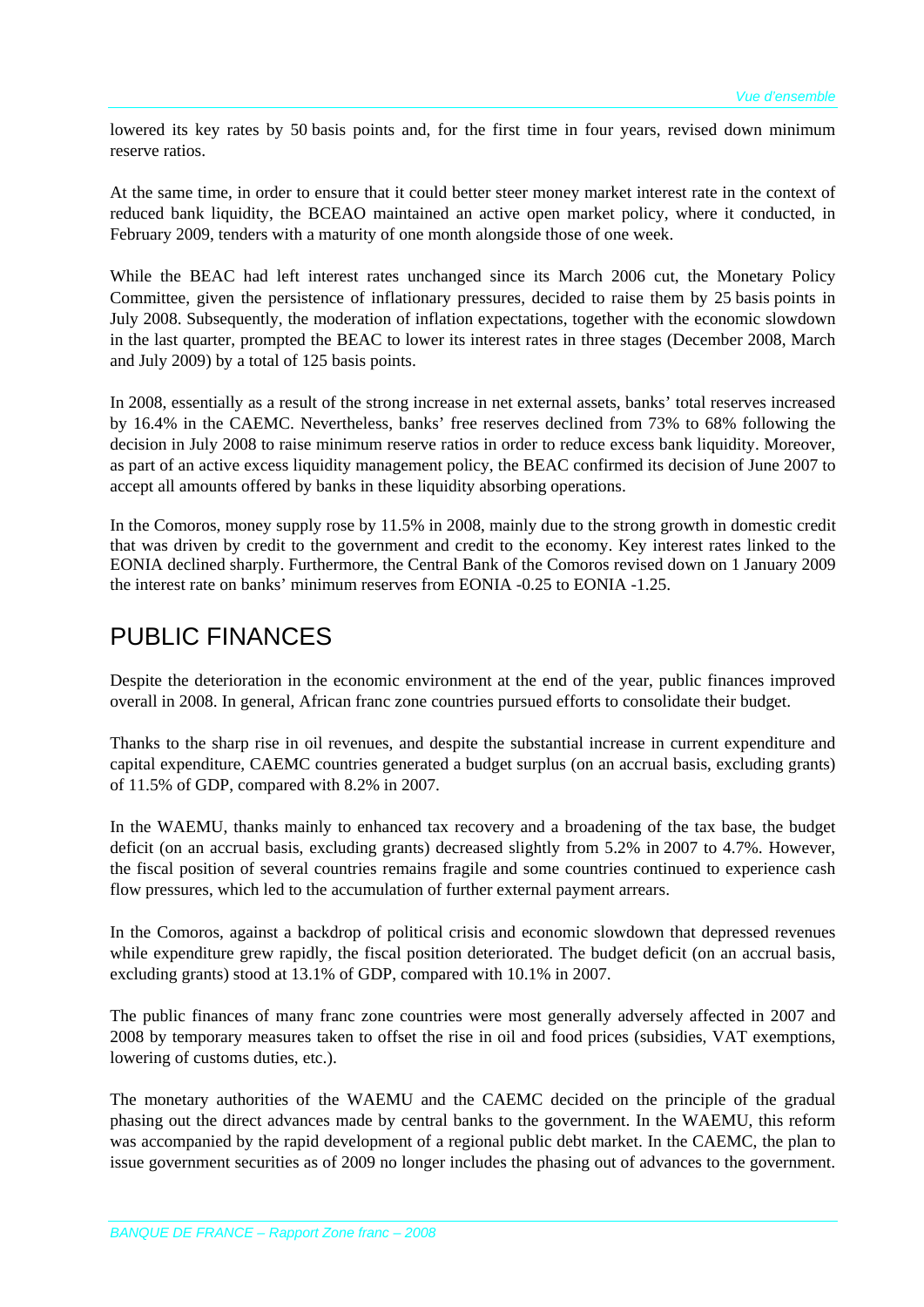In June 2009, the MPC of the BEAC nevertheless adopted the principle of capping long-term advances, as of the launch of the securities issuance programme, then reducing them by one-fifth each year.

### EXTERNAL ACCOUNTS

|  |  | <b>Current account balance</b> |
|--|--|--------------------------------|
|--|--|--------------------------------|

| Current account balance<br>% of GDP) |         | Change in the terms of trade<br>$(\%)$ |              |
|--------------------------------------|---------|----------------------------------------|--------------|
| 2007                                 | 2008(a) | 2007                                   | 2008(a)      |
| $-6.4$                               | $-5.9$  | $-20.0$                                | $+ 13.8$ (*) |
| $-0.7$                               | $+3.1$  | $-7.9$                                 | $+15.9$      |
|                                      |         |                                        |              |

(a) : estimation

 $\overline{a}$ 

Change in the terms of trade:  $(+)$  = improvement Sources: Central banks, IMF

In 2008, the terms of trade of the CAEMC and WAEMU countries improved, thanks to the average rise in export product prices (agricultural products and commodities, in particular oil). Moreover, the real effective exchange rate of the two sub-regions appreciated continuously to reach a peak in the middle of the year before depreciating in the second half of 2008.

In 2008, their trade balances moved in opposite directions with an increase in the surplus in Central Africa and a second successive deficit in West Africa.

The CAEMC recorded a current account surplus of 3.1% of GDP, compared with a deficit of 0.7% in 2007. This primarily reflects the improvement in the trade surplus on the back of the significant rise in oil exports, while the services and income balances continued to deteriorate.

The WAEMU showed a trade deficit for the third time since 1993 (followed by 2005 and 2007). The rise in exports (cocoa, gold and oil) was lower than the increase in imports (capital goods purchases, increase in the oil bill and food prices). Conversely, the current account deficit saw a slight improvement from -6.4% of GDP to -5.9%.

The foreign exchange reserves of the central banks of African franc zone countries represent over four months of imports of goods and services in the WAEMU, over seven months in the CAEMC and over five months in the Comoros. The ratio of money in circulation to external assets largely exceeds the mandatory franc zone threshold of 20%: 107.7% in the WAEMU, 102.2% in the CAEMC and 111.6% in the Comoros.

Overall, the regional convergence process is insufficient in the franc zone: no country had met the four primary convergence criteria4 at end-2008. Yet, strict economic discipline goes hand in hand with sound monetary policy. This discipline must attempt, in particular, to ensure that national budgets are left with sufficient room for manoeuvre since they are the only stabilisation instrument capable of countering the asymmetric shocks with which the franc zone is often faced.

Moreover, in both sub-regions it is essential to continue to strengthen the macroeconomic framework in order to generate sufficient fiscal resources to address the under-investment in infrastructure, in particular in the electricity and transport sectors. However, the ways to achieve this differ for oil producing countries and non-oil producing countries. For the former, an enhanced macroeconomic framework could

<sup>4</sup> Fiscal position, inflation rate, debt outstanding as a percentage of GDP, change in payment arrears.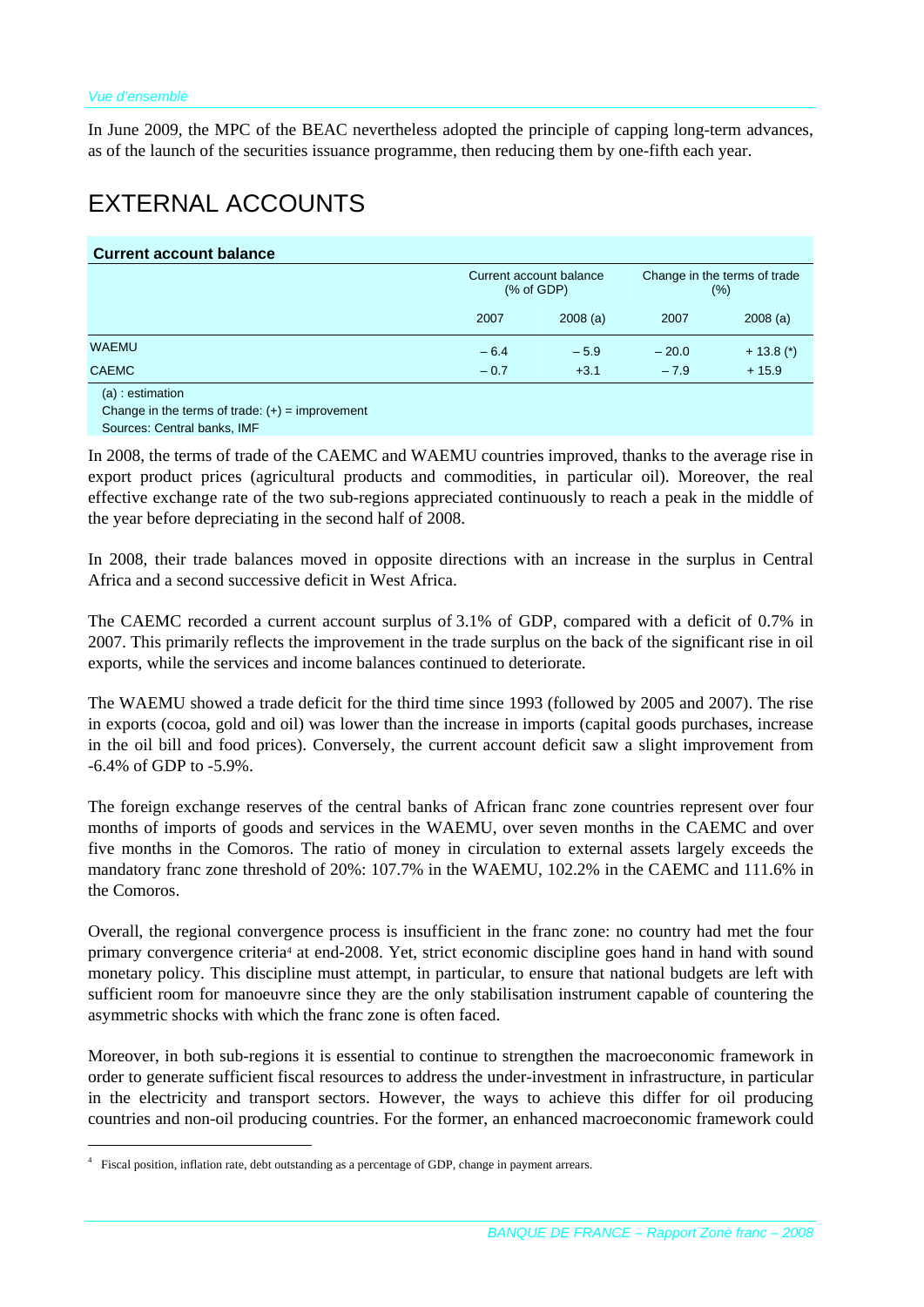be achieved through better management of oil revenues, while, for the latter, it is mainly a question of efficiently channelling their own fiscal resources, foreign aid and transfers. This growing difference constitutes a challenge for the franc zone in terms of increasing cross-border financial flows.

Structural reforms (privatisations, transparency of public funds, restructuring of the banking system, sustainable management of natural resources, etc.) are also a key instrument for improving the growth potential of the economies. Although some countries have made progress in terms of privatisation and restructuring of state-owned enterprises, as well as governance and fiscal transparency, these reforms were still too slow in 2008 despite the general consensus on the need to improve the business environment in order to attract local and foreign investors and to enhance the franc zone's position in the global arena

*(NB: the 2008 annual report contains three boxes on the measures taken to deal with the financial crisis drafted by the BCEAO, the BEAC and the BCC respectively).*

## **OUTLOOK**

In an environment still characterised by a large number of regional geopolitical uncertainties and exposed to major exogenous shocks, the franc zone mechanisms continued to act as an essential stabilising force for the area. First, solidarity between member countries, in each of the monetary unions, is contingent on the implementation of multilateral surveillance, which greatly encourages a rigorous management of public finances. Second, the euro peg, implemented via the monetary cooperation arrangements with France, ensures that monetary policy is always conducted with due vigilance with regard to the risk of inflationary pressures. All in all, franc zone institutions provide a framework conducive to regional integration and economic development.

As regards 2009, franc zone countries will be faced with an international environment deeply affected by the economic and financial crisis. The  $IMF<sup>5</sup>$  expects, in 2009, global economic activity to contract by 1.4% and international trade by 12.2%. Real GDP is expected to shrink by 3.8% in industrialised countries and growth is likely to stand at 1.5% in emerging and developing regions such as Sub-Saharan Africa.

In this context, franc zone countries should see a slowdown in growth that could be mitigated by a sustained rise in export commodity prices.

According to the BEAC, the CAEMC's economic activity is likely to be greatly impacted, with a growth rate of around just 2.1% in 2009. As regards price developments, inflationary pressures are expected to persist with a 4.0% increase in the consumer price index, compared with 5.9% in 2008. Owing to a decline in oil revenues and a rise in investment and current expenditure, in particular wages, public finances should show a deficit (on an accrual basis excl. grants) of -0.6% of GDP, after a surplus of 11.5% in 2008. The current account balance is expected to record a deficit of 12.3% of GDP reflecting, in particular, a steep fall in the trade surplus due to the sharp deterioration in terms of trade. Nevertheless, the rise in oil prices as of the end of the first half of the year could result in an upward revision of these forecasts.

1

<sup>5</sup> See the July 2009 update of the *World economic outlook*. These forecasts are expected to be revised upwards with the estimates slated for September.